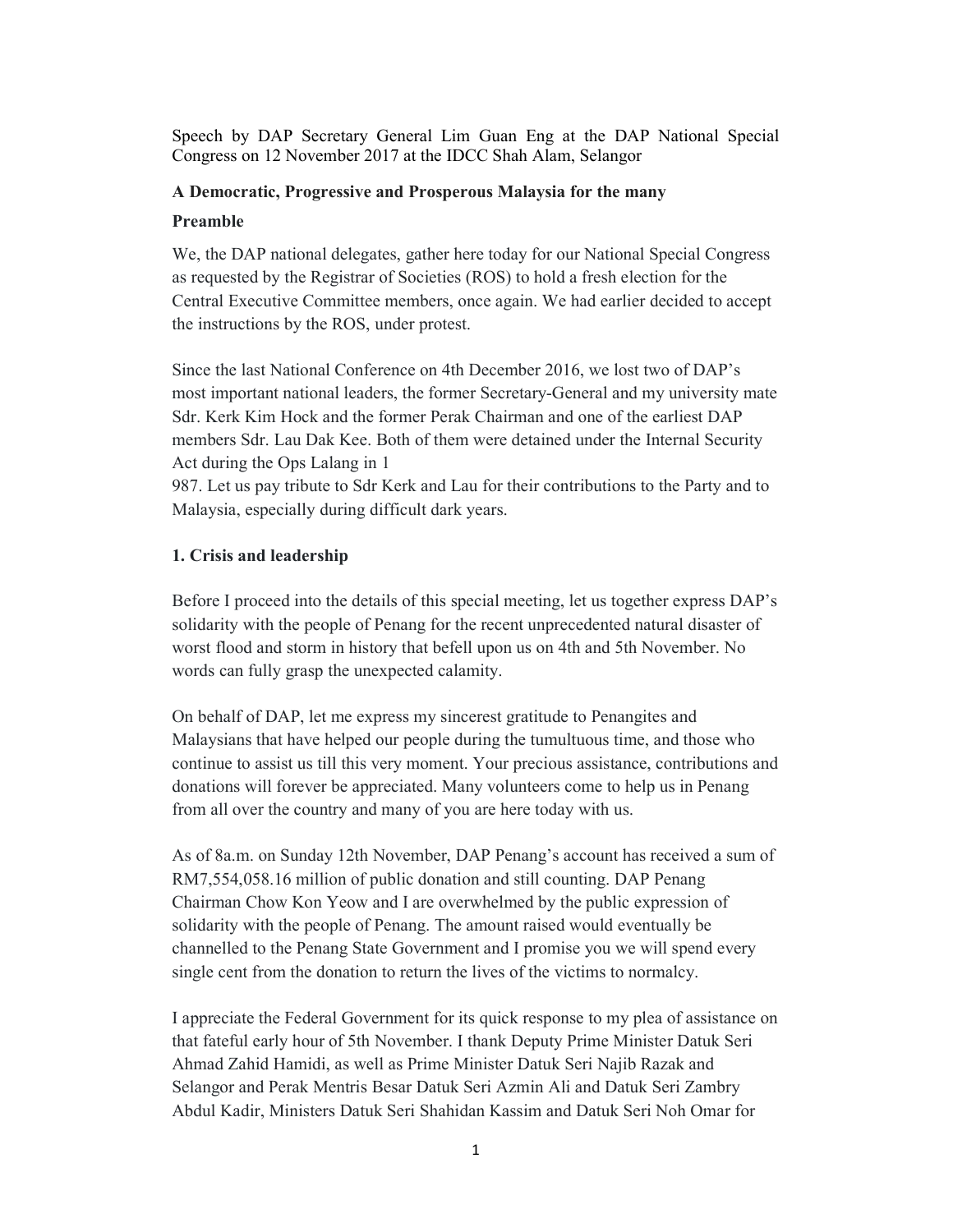their help. I would also like to thank the Fire Services Department, the Armed Forces, the police, RELA, and many other state and federal agencies, as well as nongovernmental organisations, that have selflessly gave their everything to help us.

The Penang disaster also saw the coming together of Malaysians transcending race, region or politics. We now know people like the bilal, Sapno Tukijo, who opened up a surau to 70 non-Muslim flood victims at Taman Free School; the Kew Ong Yeah temple along Jalan Megat Harun in Bukit Mertajam which took in five Malay families; and many Muslim and non-Muslim NGOs who extended their helping hands to all victims, regardless of race, religion or politics.

The Malays have a saying "berat mata memandang berat lagi bahu memikul"; basically, no matter how bad you see a calamity, it is even harder for those who have to suffer it. I empathise with every single person and family who has to go through this hardship, especially those who are still at the relief centres. There is so much to do in the aftermath of the disaster. I know how difficult it is and we are doing our upmost to help. Please accept my apology for any inconvenience caused during our effort to bring your life back to normal.

It is in such massive crisis that our leadership is tested and proven. We don't hide, we don't run and we will not disappear. We are there with the people as the disaster unfolded and lead the people through. No one could prevent a disaster of such scale. With climate change, no one can rule out what's next.

In a week since the disaster struck, the Penang Pakatan Harapan Government went through four immediate phases to face the challenges:

First, during the rescue phase, we recognised the magnitude of the crisis from the start, which was why I called Datuk Seri Zahid at 330a.m. on Sunday 5th November for help. Probably because of the distress call, by the time the nation woke up in the morning, everyone knew that it is an extraordinary crisis that we have to put everything else aside, including political differences, to come to the rescue of the people.

Second, cleaning and clearing will be a major logistical challenge for the state, and it has just started for some areas as water has finally receded in some parts of the mainland just yesterday. It is a heart wrecking experience to see families being forced to throw away furniture, precious family photos, and other cherished items that evoke pleasant and wonderful memories.

Third, we have a real plan. Five days into the disaster, I presented a Chief Ministerial statement in the Penang State Assembly to outline our RM 100-million rebuilding plan "Pulau Pinang Bangkit" or "Penang Bounces Back". The overall plan has three components: a) Government's assistance and other efforts; b) Volunteerism of the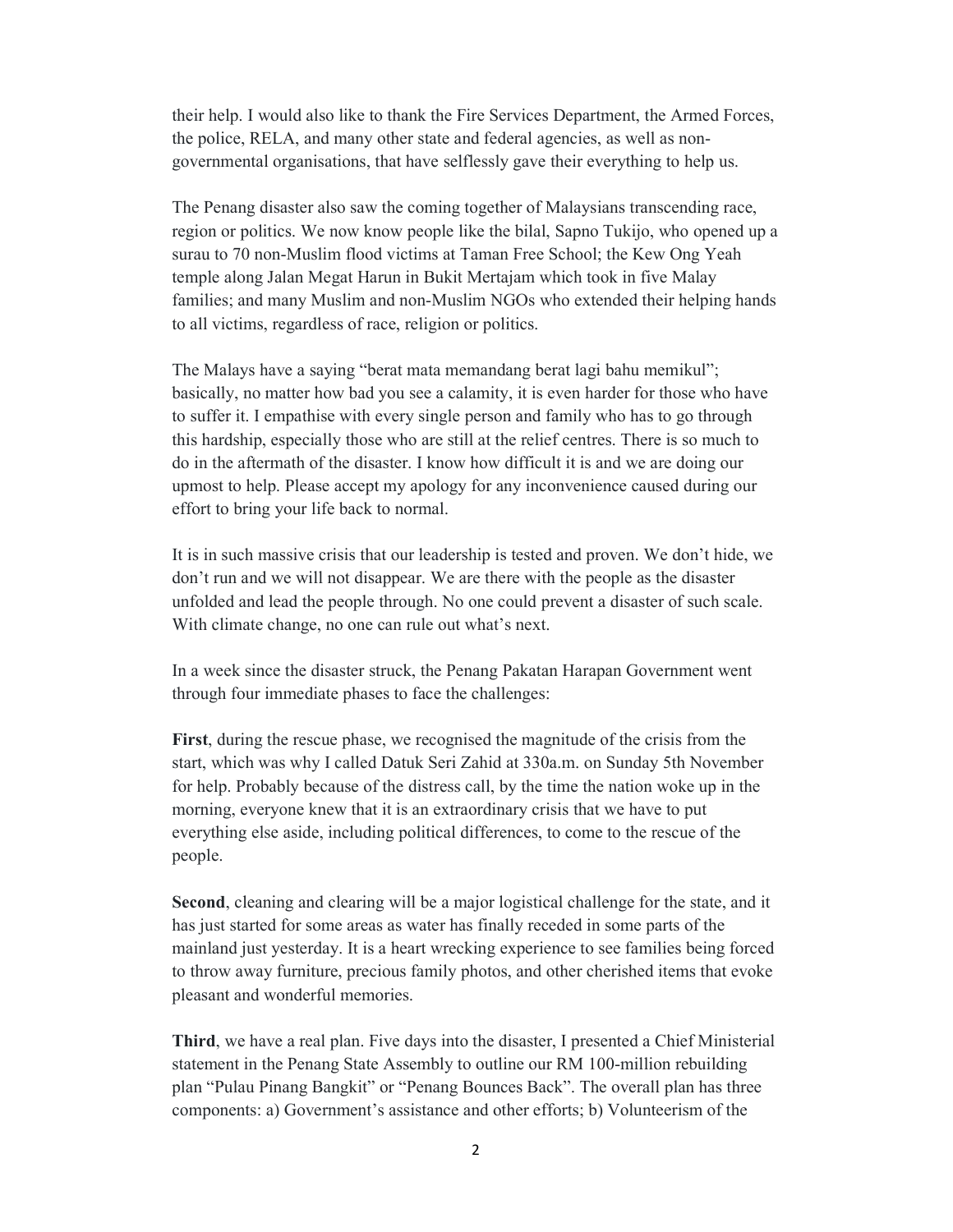public in the form of "Penang Bangkit Volunteers' Days", and c) Private sector collaboration such as bringing rival ride-sharing companies Grab and Uber to work together for Penang.

Fourth, building resilience against climate change will be high on our agenda. While there are still some who deny climate change, the increasingly frequent occurrence of calamities that happened to cities around the world means we can't hide from the reality of climate change. As I announced in the state budget on 2nd November, prior to the disaster, the Penang State Government is committed to building resilience against climate change. As a party of ideas and ideals, DAP will be the first party in Malaysia to outline a coherent policy response to climate change.

Again, I urge all Malaysians to stand together with the people of Penang so that we overcome the challenges and bounce back strongly.

# 2. The ROS and the Special Congress

We are here today for one reason, and one reason only – because the ROS had forced our hand to hold our fresh election for the CEC. As the law abiding party, we had fought our case legally but, after months of deliberations, we had come to the conclusion that we would comply with the ROS's demands, no matter how strange, ridiculous and unbecoming some of its requests so that the DAP is not deregistered.

Therefore, we have agreed to hold this fresh CEC election, with the same list as the party election of 15 December 2012. We also agreed to appoint an independent auditor to handle the fresh election. Yet many members cannot even attend today's Special Congress as ROS restricted it to only delegates. No democracy, no participation, just like watching a football match being played in an empty stadium.

No other political parties in Malaysia had to elect its leadership thrice (2012, 2013 and 2017) using the same delegate list. As if we are in some science fiction with the clock turned back – I'm quite sure some of you may remember a movie called Back to the Future – and we now are going to elect the CEC of 2012 term in 2017 when the party's term is only for three years.

At the election on 15 December 2012, there was a minor spreadsheet error but our opponents decided to blow things out of proportion. On 18th April 2013, two days before the nomination day of the 2013 General Election, the DAP was threatened with the possibility of not being able to use the Rocket symbol. With the help of our allies in Pakatan Rakyat then, we weathered the storm.

On 30th July 2013, ROS directed the DAP to hold a re-election for its CEC without providing any reasons to the earlier DAP's explanations and responses over the queries made by the ROS on the 2012 Congress. Being a law abiding party, the DAP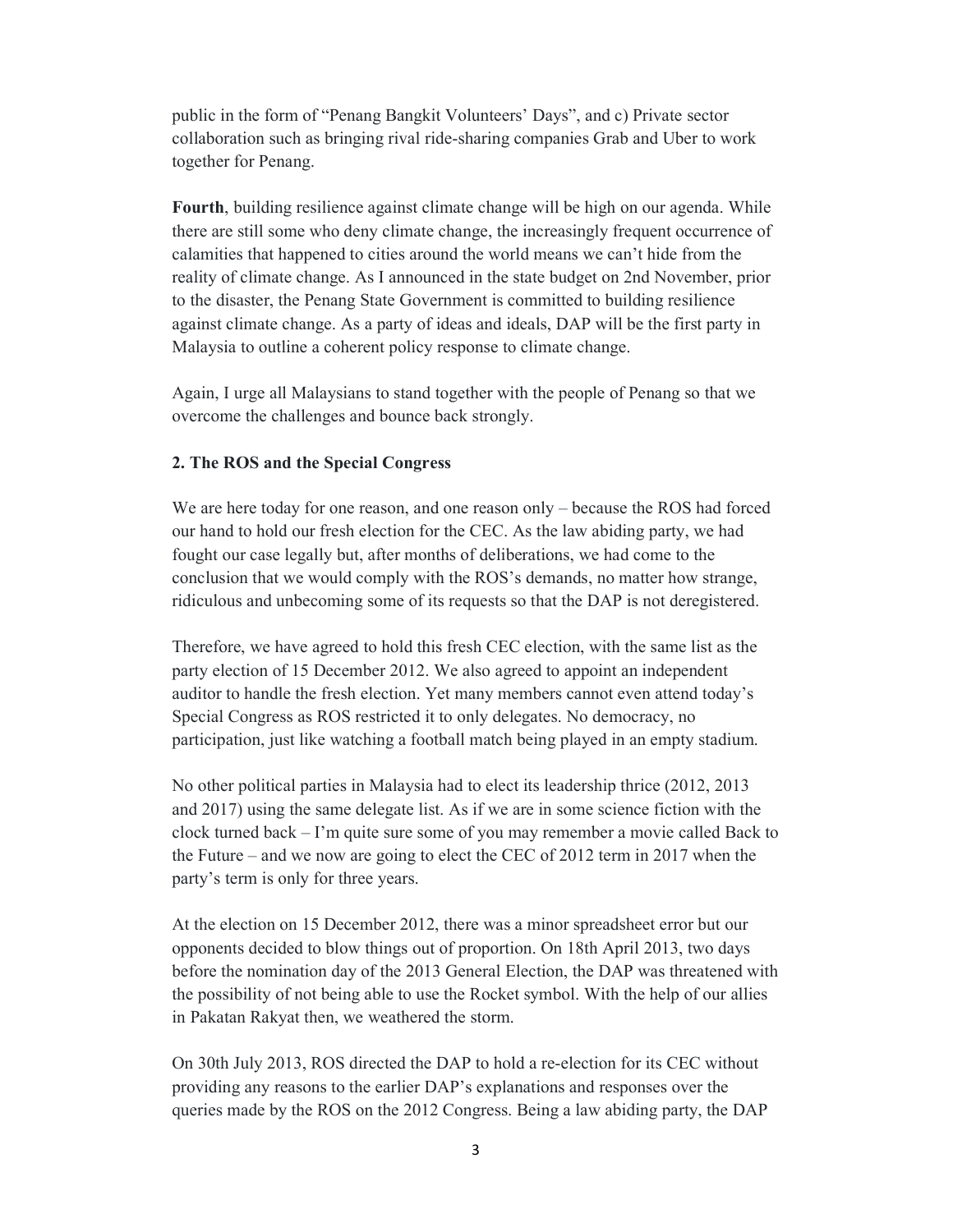complied with the ROS's directive and held a Special Congress on 29 September 2013 to re-elect the CEC. An independent auditor was engaged to monitor the entire election exercise based on the list for 2012.

We have to wait for almost two months before the ROS replied us on 11th November 2013 that the newly-elected CEC was "suspended" until the ROS is duly satisfied. Realising the ridiculous situation the ROS had put on the DAP, the party filed for a judicial review on 22nd January 2014 against the ROS letter.

On 23rd September 2014, the ROS agreed to settle the judicial review by agreeing that it had no powers to "suspend" the CEC. With the settlement, we withdrew our application. Well, it seemed like all's well that ends well.

But from the point of the ROS, it was meant to be a sword over our head. Out of the blue, almost 4 years later, the ROS issued a media statement on 7th July 2017 instructing the DAP to hold another re-election for its CEC.

The ROS said, and I quote, "the DAP re-election (in 2013) should have been based on the 15 December 2012 list of 2,576 qualified delegates". Once again we are in a quandary because we had followed every instruction and directive from the ROS since December 2012. We did use the 2012 qualified delegates list for the 2013 reelection per the directive by the ROS. This was even vetted by the independent auditors.

The DAP cooperated fully with the ROS by providing every document. We gave the ROS letters, qualified delegates and branches lists on a timely basis. The last request for documents by the ROS was in November 2014.

Yet, until today, the ROS never told us if we did anything wrong. We were never told what we did, or might have done wrong in our compliance with the 2013 re-election directive. Even when the question is repeatedly raised in Parliament, the answers from the Home Minister were always "the ROS is still investigating".

DAP will not be snuffed out. That is why we decided to swallow this injustice to hold this Special Congress even though there is no basis whatsoever. The DAP is being framed up by a politically motivated ROS to fix up the party. We are punished for being honest and truthful. But to ensure that the party is not snuffed out, we have no choice as the risk of deregistration is too great.

Today I hope everything should be resolved, once and for all. As I said many times, we are a law abiding party but at the same we wish that no one should try to test our patience. We also urge our opponents to play fair and to be professional.

#### 3. GE 14 – We are in no ordinary time!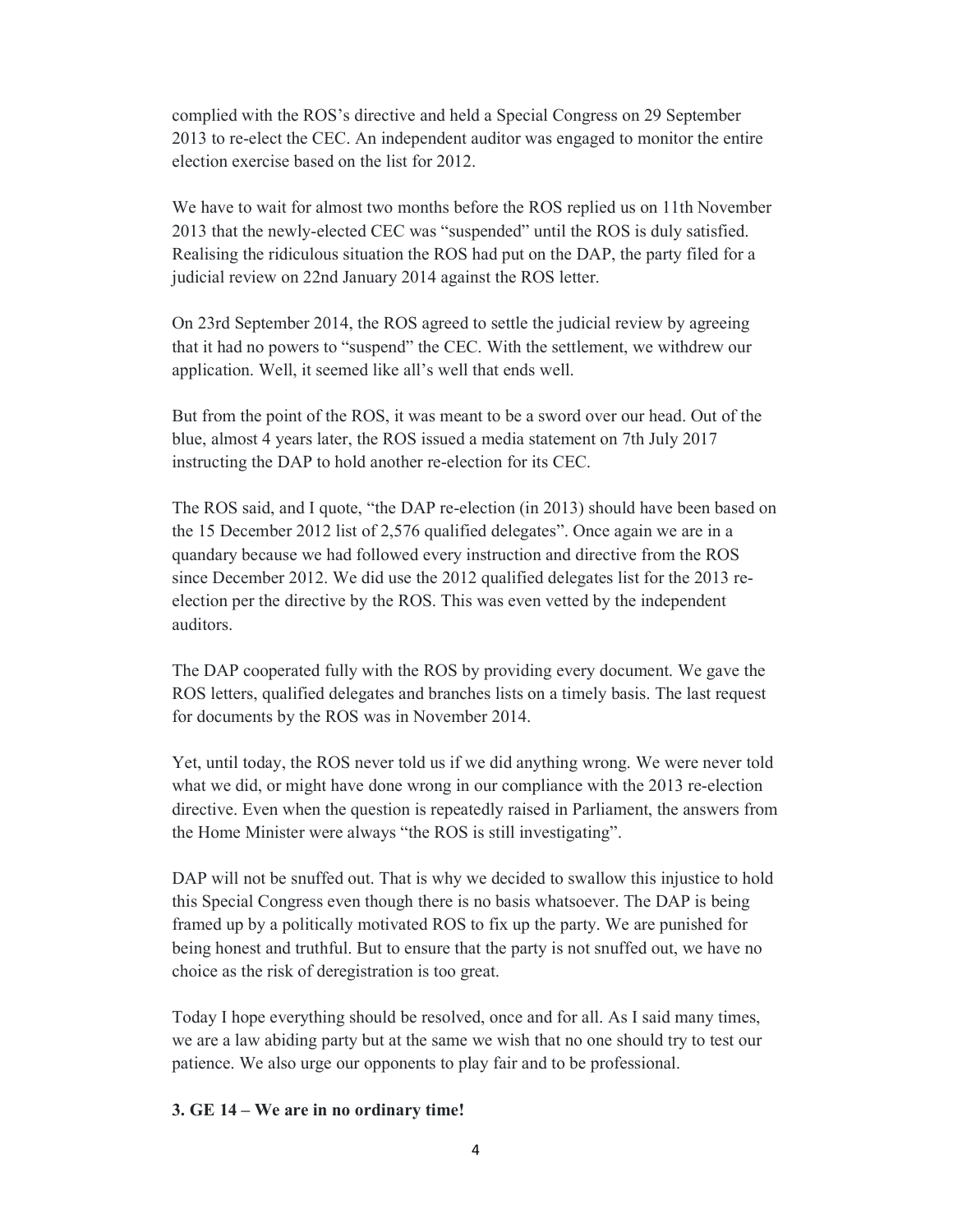Nevertheless, it is almost impossible to expect our opponents to be fair and professional as the 14th General Election looms. The Prime Minister has called GE14 "the mother of all elections". In other words, Malaysians will have to brace for the dirtiest election ever. In the last election, the then Pakatan Rakyat garnered 51% of the popular votes but failed to win power due to the way seats were systematically and unfairly gerrymandered by the Election Commission.

During GE13, BN had yet to be burdened by the 1MDB scandal, GST and other bad news; he was extraordinarily cash-rich during the campaign; and was already fully backed by all government-owned or linked media as well as agencies campaigning for BN. Yet BN won with only 47% of popular votes, and actually won 60 out of its 133 seats with a slim margin. In effect, BN lost the battle of the Prime Ministerial candidates between their Datuk Seri Najib Tun Razak and Pakatan leader Datuk Seri Anwar Ibrahim

The scenario for the coming 14th General Elections is different. Dato Seri Anwar Ibrahim is again in jail and unable to contest the next general elections, PAS now reduced to a de facto ally of UMNO and BN; and BN's going into overdrive to play the religious and racial card to win over the majority Malay votes at all cost.

BN's aim is to make the Opposition seen as a DAP-led coalition with only Chinese support and dangerous for the Malays to ever consider voting. Sdr. Lim Kit Siang is portrayed as the most vilified politician in Malaysian history just to make the DAP looks "toxic" to the Malay voters; and any Malay-majority parties align with DAP are equally "toxic" to vote for.

However no one expected another split in UMNO to result in the reconciliation of Tun Dr. Mahathir Mohamad with Sdr Anwar. This eventually led to the realignment of Pakatan Harapan on 14th July 2017 that altered the political terrain altogether.

If BN wins, the 1MDB scandal will remain a festering wound to Malaysians and hurt us with losses of tens of billions of Ringgit in future. If BN wins, GST will remain and likely to go up as in current practice worldwide trend. If BN wins, our real incomes will stagnate and cost of living will only go higher.

If BN wins, there will be no national unity with Malaysians put into racial boxes where the Malays are seen as not good enough, Chinese as greedy and not trustworthy and Indians blamed for gangsterism whereas Sabah and Sarawak are treated like British colonies instead of equal partners in the Malaysian Federation, If BN wins, the Opposition will probably be wiped out and Malaysia will be under kleptocratic rule for many more years. Is that what you want your children's future to be?

#### 4. Bangsa Malaysia – renewing Malaysian Dream for the next generation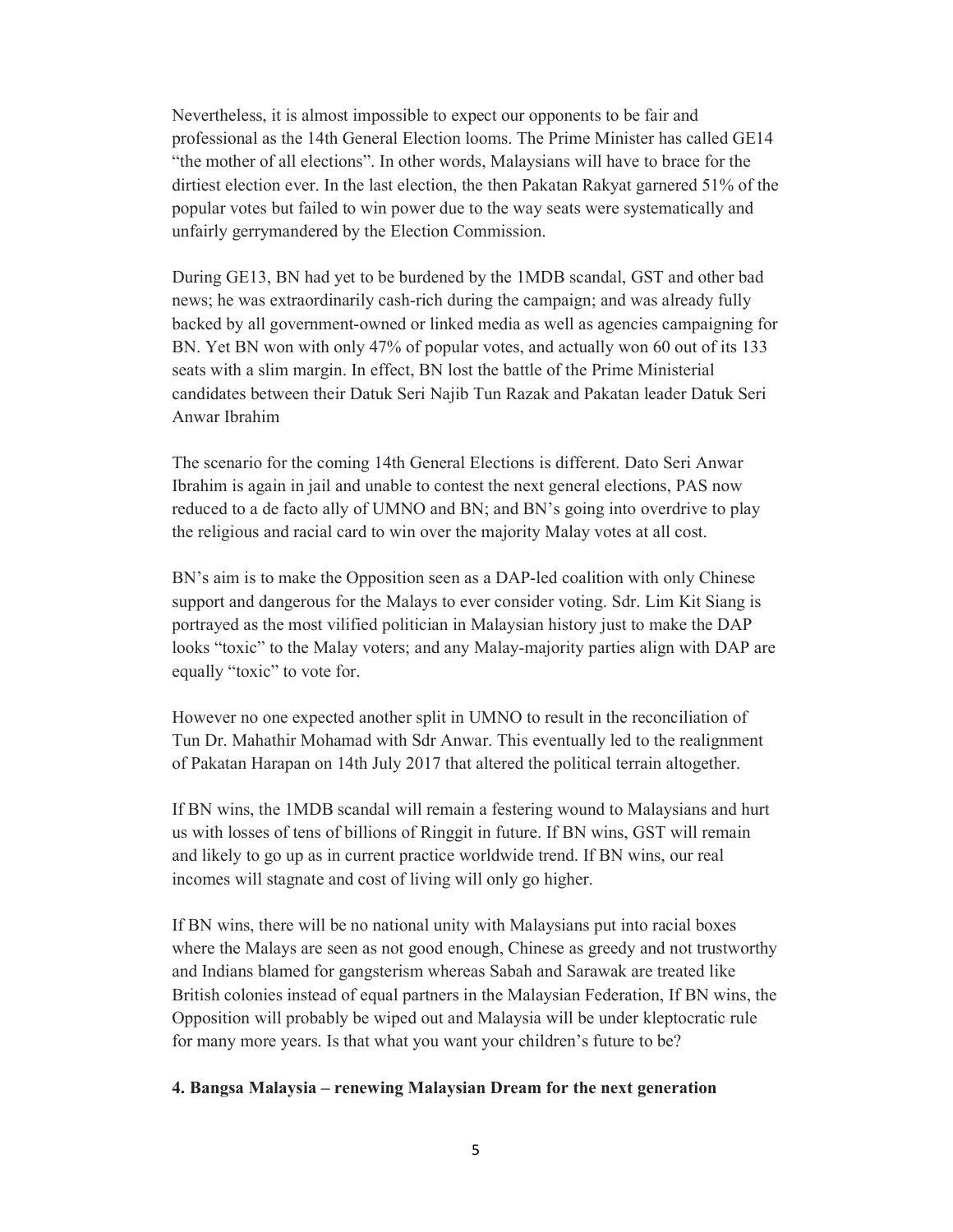Let's be clear about this: because Najib and UMNO could lose GE14 and they are very weak on the governance and economic front, the emotive race and religion cards will be their only weapons. And the DAP will continue to be the whipping boy in Najib's scheme to scare the Malay voters from voting for Pakatan Harapan.

The battle is between fear and hope!

Pakatan Harapan has to offer all Malaysians hope and a new sense of solidarity and nationhood while UMNO and BN do everything to divide us. We need to reassure everyone, Malays and non-Malays, that we are not a threat to anyone, and we can build this nation we cherish together.

Sometimes, it is funny to see that they had created so many lies that they can't even remember to stick to their own script. Sometimes their lies contradict badly that they exposed themselves as two-faced liars.

For example, at the MCA AGM in Kuala Lumpur last week on 5th November, Najib said the DAP could not form the federal government even if we win big in this coming GE14. That is meant to convince Chinese voters that voting for MCA is a better choice as BN would continue to rule forever, which is actually not the case.

Yet in Kuala Ketil, Kedah on 17th January 2017, Najib told the Malay crowd that the DAP would control Pakatan Harapan if it wins the coming GE. He claimed that even if Bersatu, PKR and Amanah have a majority of combined seats, the DAP would control the new Pakatan Harapan government.

Why did he say that? Because he is trying to scare the Malays into believing that the DAP is a "Chinese party" that would control a Malay-majority government, and therefore would not work for the benefit of the Malays.

The DAP is a multiracial party from the day of its inception in 1966. We were never meant to be and will never be a race-based party. The DAP will pursue the Malaysian Dream, as it is the shared dream of many. While we adjust our strategies and tactics throughout our 50 years of existence, we have never wavered from our principles.

We are with Pakatan Harapan today because we know that political reality does not allow any single party to rule Malaysia. This is good for all because this enable us to work together.

It is a given that our opponents will divide the nation on racial and religious lines to win the next election. It is Pakatan Harapan's historic role to build a nation – Bangsa Malaysia – on empathy, mutual respect and trust to battle the hatred, divisiveness and mistrust planted by UMNO and BN.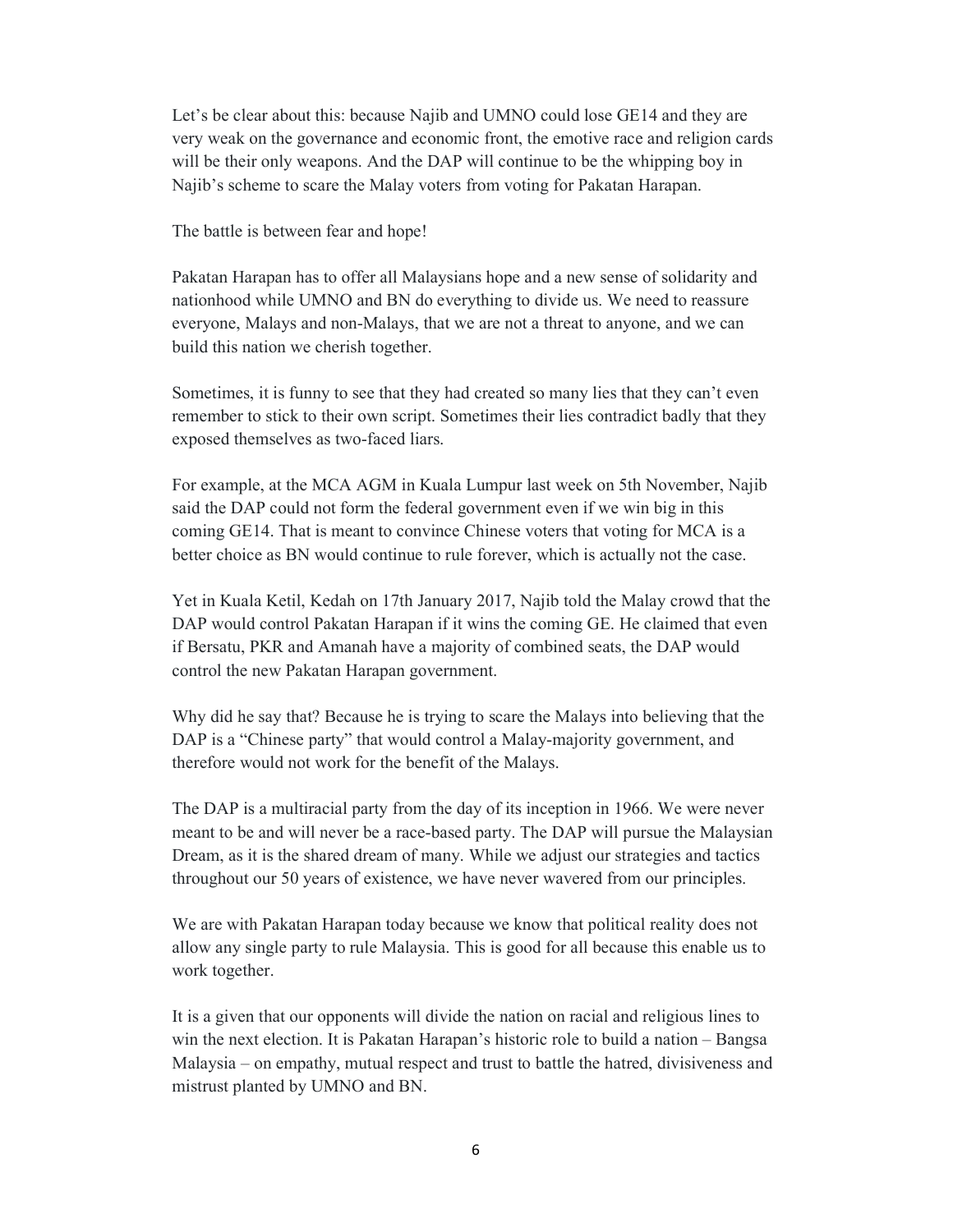Pakatan Harapan and DAP also want to offer Sabah and Sarawak a New Deal to renegotiate the Malaysian federalism and to devolve more powers and responsibilities to Sabah and Sarawak to decide on how to improve the lives of ordinary Sabahans and Sarawakians.

This is not just about winning the 14th General Elections. GE14 will decide whether our country has a manifest destiny of greatness or only providing greatness for BN at the expense of Malaysians. Our mission in GE14 is to nothing less than to build a better nation for the next generation.

#### 5. Economic ideas for the many

The economy is an area Barisan Nasional is vulnerable. But it is also an area that Pakatan Harapan needs a clear vision for the future to convince and reassure ordinary Malaysians that a change is for the better. It's time for a democratic, progressive and prosperous Malaysia for the many. We have the economic ideas and practical experience from running good governments in Penang and Selangor to make this a reality.

BN is vulnerable because:

First, the many financial scandals including 1MDB, Felda and MARA, as well as corruption at all levels that hurt the quality of lives of ordinary Malaysians. These scandals – 1MDB, Felda and MARA – have destroyed the trust and loyalty of ordinary Malaysians towards Najib and Barisan Nasional.

To many loyal BN supporters, the BN now is different from the BN of old. Many loyal BN supporters are shocked not only by the scale of corruption but also massive arbitrary abuse of power. Even being mentioned in an affidavit in a court case in the UK involving an alleged payment of RM 90 million to a political party, former BERSIH chair Dato Ambiga Sreenevasan can be subjected to a police investigation. But death threats against me as Penang Chief Minister go unpunished.

If you think things were bad then, now it is much worse! BN supporters are willing to switch their votes but the question now is whether Pakatan Harapan can fill the leadership void and be trusted to steer the economy better for ordinary Malaysians.

Second, BN's financial excesses are burdening Malaysians. Often it is the ordinary people that bear the brunt of autocratic leaders' misrule. Witness the implementation of GST, which was never necessary before. Malaysia was a rich country that can afford to feed its people, build schools and public infrastructure, even built Putrajaya without imposing the GST.

To ordinary Malaysians, the BN now as compared to before is remembered for: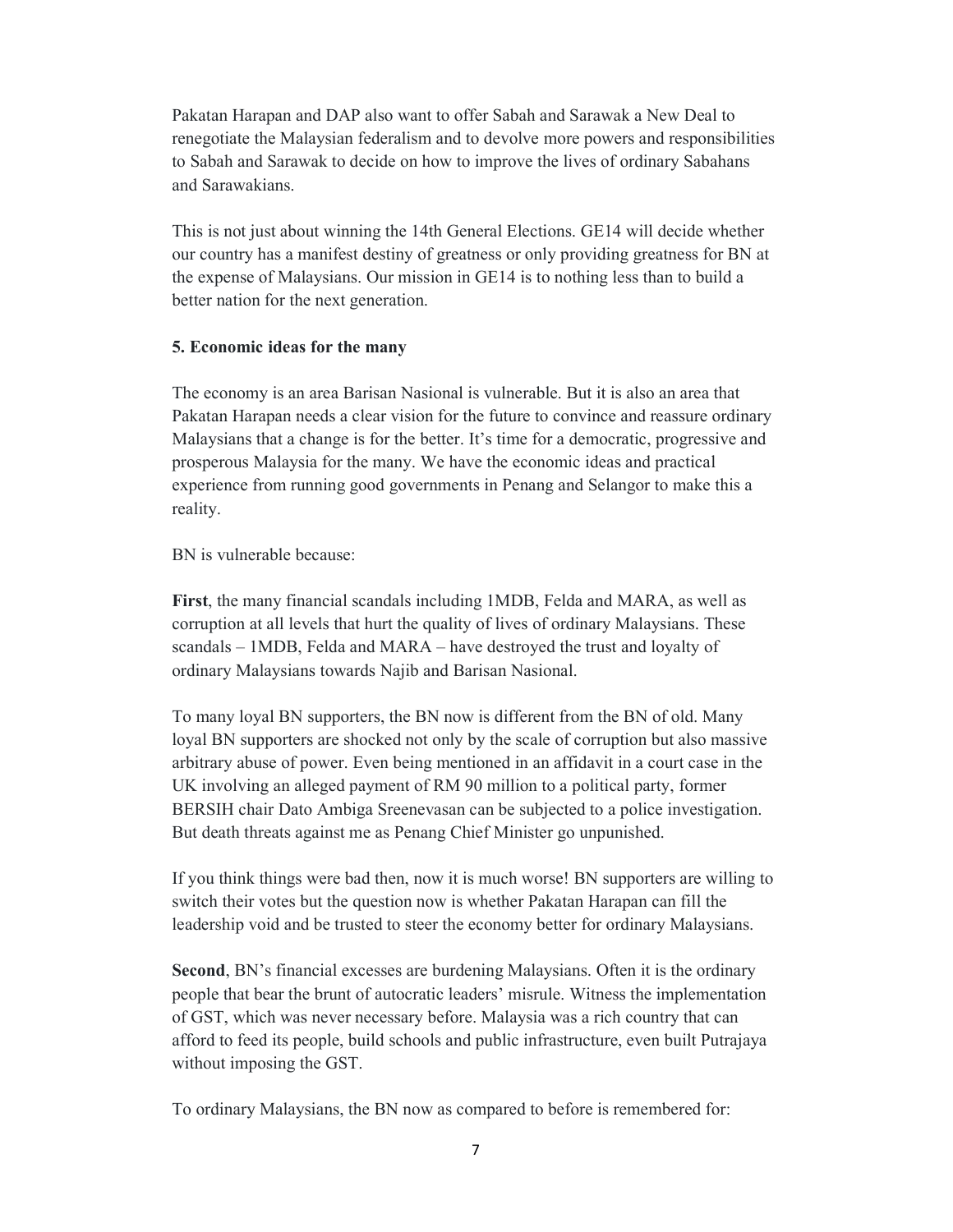a) Imposition of GST on 1st April 2015;

b) Massive depreciation of ringgit by 30% since October 2014;

c) Government austerity on welfare, higher education, schools and hospitals since 2015 which resulted in hardship for ordinary Malaysians;

d) A very aggressive tax collection attempt bordering on "tax extortion" in order to secure the much needed revenue by preying on legitimate businesses whilst letting off BN crony like Jho Low; and

e) Huge debts incurred through various mega projects as well as 1MDB which will burden the generations to come.

There is a hidden crisis but clear and present for all to see except by BN which refuses to acknowledge at all.

Third, Najib has no growth strategy for the next generation. Even the GLCs and GLICs are now voting with their feet to invest heavily overseas as they complained that the returns on investments in Malaysia are too low. This is after the GLCs being given all the benefits, incentives, preferences and special favours in the Malaysian market and often crowding out domestic private capitals.

Many more Malaysians are forced to work overseas to find a decent living under Najib's rule. And many more unskilled foreign workers, documented or undocumented, are being imported under Najib's rule, often threatening the job prospects of ordinary Malaysians and resulting in stagnated wages across the Malaysian economy.

For Malaysia to grow, we need to put our people at the centre. The economy is to serve the needs and aspirations of ordinary Malaysians, not to serve the interests of GLCs, rich cronies or foreign speculators.

Malaysia needs an economy that creates decent jobs for Malaysians that are of high productivity, high skills and high income. We need a government that promotes innovation, education and technological upgrade, and not concessions and benefits to crony businesses. We need an economic governing structure that rewards hard work and not one that rewards connections.

We have done that in Selangor and Penang and we can do the same in Malaysia. We need a change that even BN supporters clamour for. We need an economy for the many, not the few!

# 6. People's power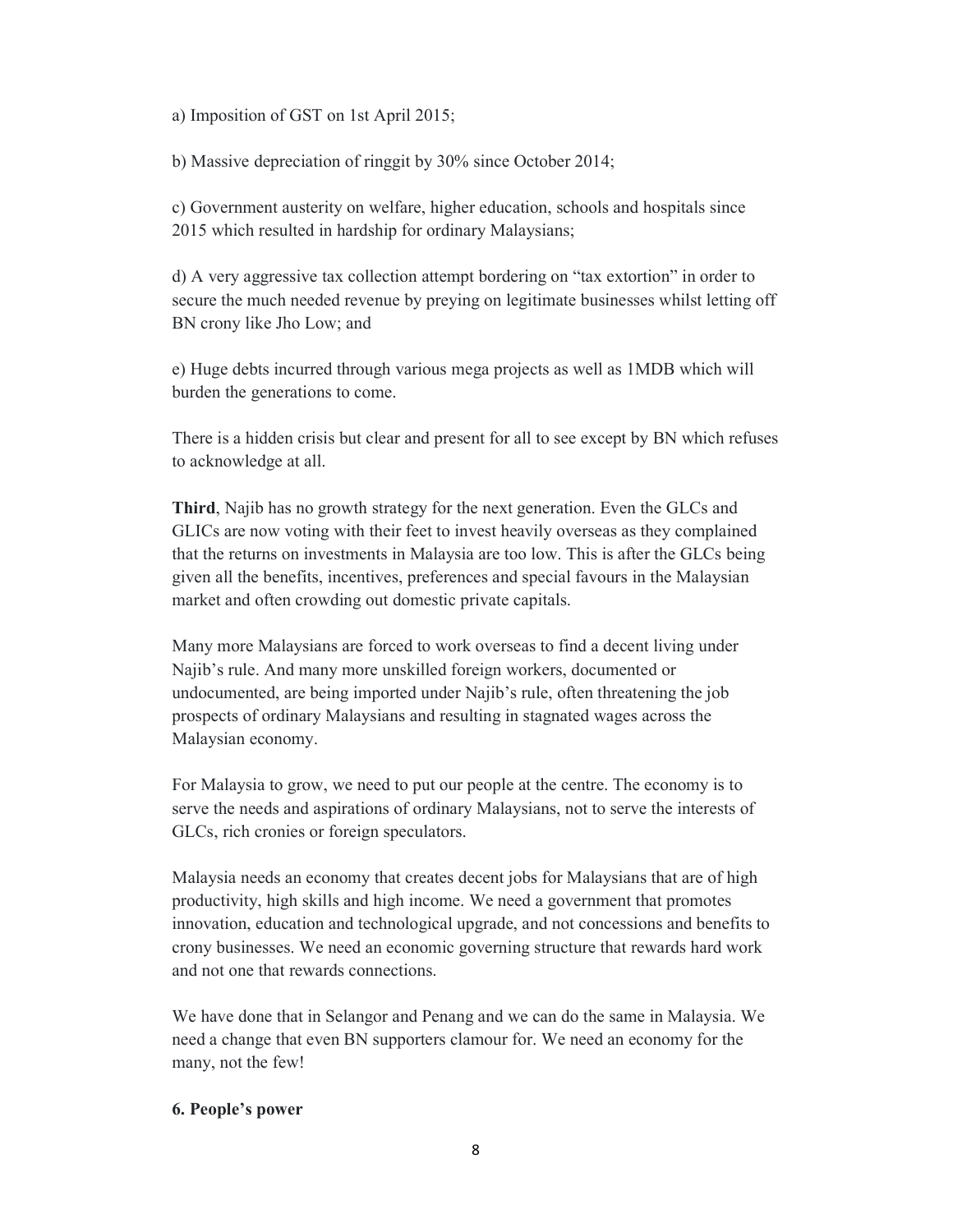DAP is now being portrayed as UMNO's major enemy because DAP is a principled party that is tried and tested as well as fully supported by the public.

Until 10th November 2007, there was no sign that BN would face any trouble in the following election in 2008. BN won 91% of seats and 64% of popular votes in the Abdullah Badawi wave in the 2004 general election. But everything changed this week a decade ago.

After more than two years of campaign against the Election Commission, the Opposition parties and NGOs jointly organized the first BERSIH rally which attracted tens of thousands of participants. Two weeks later, HINDRAF mobilised tens of thousands on the streets on 25th November 2007. These were watershed moments that shaped the 2008 election and continues to shape Malaysian politics.

For those who think that there is no hope in GE14, or for Najib's overconfident strategists who opine that the Prime Minister is "unsinkable", we should be reminded that even by February 2008 or even during the campaign period, very few thought a change of government in five states were possible.

Fellow Malaysians and fellow DAP comrades, we are now just months away from GE14. Victory is possible!

If it is just DAP or our allies in Pakatan Harapan, we would not be able to fight the Najib electoral juggernaut premised on using cash, paddling lies and fake news, and campaigning through government machineries and resources.

But as the elections in the past decade shown, when it is the people versus Barisan Nasional, we know that BN could and would fall.

We in the DAP must be on the side of the people, on the side of the many, not the few, and on the right side of history. I would like to remind myself and all of you here today of what I have said 5 years ago at our National Congress of 2012: "I want all of us to remember this: that it is not the number of members, not the might of raw power nor money that count in politics. Those may be the essential elements Barisan Nasional politics. But in DAP politics, it is our principles, our ideas, and our ideals that count. Remember – it is our moral compass that defines and distinguishes  $DAP$ from Barisan Nasional parties."

In face with the "mother of all elections", DAP will renew the leadership today and together we will single-mindedly focus on winning not just the next general election but to win for the next generation. So that Malaysia is a nation united with a functioning democracy; enjoys equal opportunities; freedom from fear and poverty; respects the dignity and fundamental rights of every citizen as enshrined in the Federal Constitution; rewards those who work hard and promotes a culture of